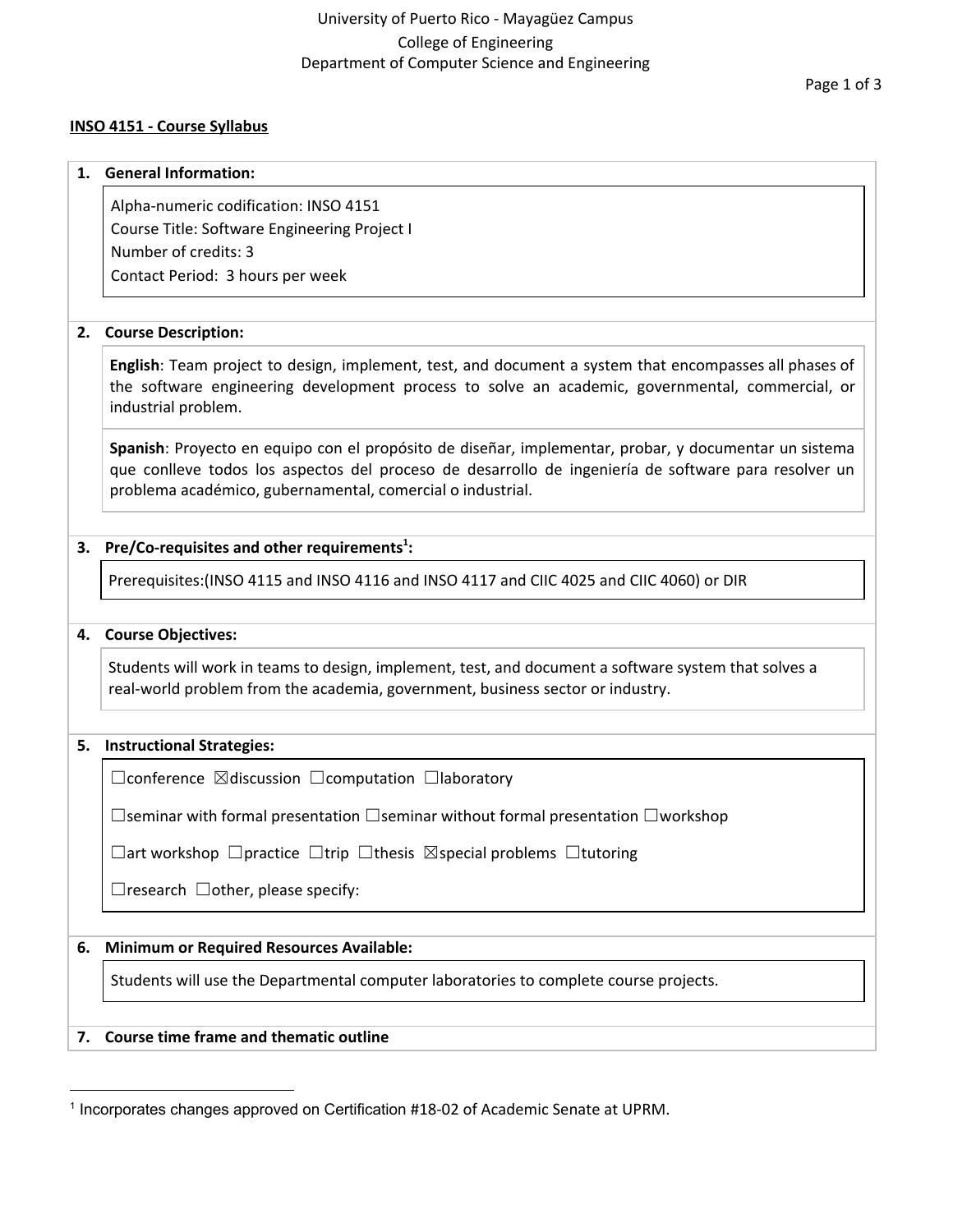| <b>Outline</b>                                                                                                                                                                                                                      | <b>Contact Hours</b> |
|-------------------------------------------------------------------------------------------------------------------------------------------------------------------------------------------------------------------------------------|----------------------|
| Introduction and project proposal preparation                                                                                                                                                                                       | 6                    |
| Seminars on topics such as: - Product specification -<br>Budgeting - Ethics - IDE Tools - Environmental and social<br>issues related to the Engineering Practice - Project<br>Management - Any other as the design projects dictate | 10                   |
| Design of software system and progress reports                                                                                                                                                                                      | 26                   |
| Oral presentation of project report                                                                                                                                                                                                 | 3                    |

#### **8. Grading System**

☒Quantifiable (letters) ☐ Not Quantifiable

#### **9. Evaluation Strategies**

|                                        | Quantity | Percent |
|----------------------------------------|----------|---------|
| <b>Exams</b>                           |          |         |
| $\Box$ Final Exam                      |          |         |
| $\Box$ Short Quizzes                   |          |         |
| ⊠Oral Reports                          | 1        | 30%     |
| $\Box$ Monographies                    |          |         |
| $\square$ Portfolio                    |          |         |
| $\boxtimes$ Projects                   | 1        | 50%     |
| $\square$ Journals                     |          |         |
| $\boxtimes$ Other, specify: Weekly and | $5 - 10$ | 20%     |
| final reports                          |          |         |
| TOTAL:                                 |          | 100%    |

#### **10. Bibliography:**

- 1. David Adamy, *Preparing and Delivering Effective Technical Presentations*, Artech House, 2000. [Classic Book] [Available at the Circulation Collection (T10.5 .A33 2000), UPRM General Library]
- 2. Electronic resources available through the UPRM Library's website: <http://www.uprm.edu/library/cre/listdbsp.php?l=1&st=0&topic=63>.
- 3. Other references, dependant on specific software project chosen.

### **11. Course Outcomes**

After successful completion of the course, the student will be able to:  $\vert$  Program Student

Outcomes Impacted